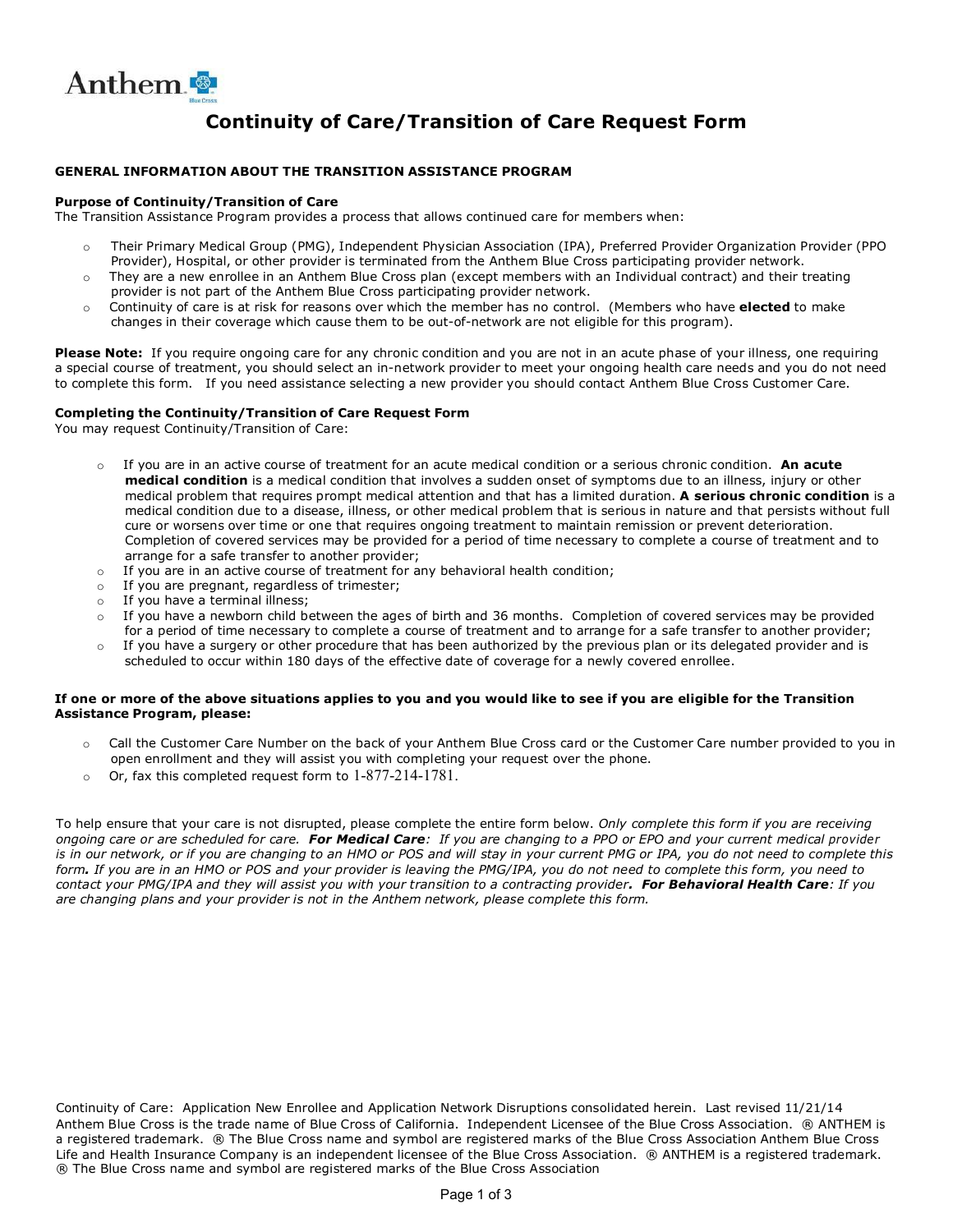

### **Continuity of Care/Transition of Care Request Form**

|                                                                                                                                       | Fill out the form completely, and do not leave any blanks. Please use N/A if the information requested does not apply                                                                                                         |  |  |
|---------------------------------------------------------------------------------------------------------------------------------------|-------------------------------------------------------------------------------------------------------------------------------------------------------------------------------------------------------------------------------|--|--|
| to vour situation. Please complete a separate form for each family member who needs to have care transitioned to another<br>provider. |                                                                                                                                                                                                                               |  |  |
|                                                                                                                                       | Subscriber's Name: 1990 Contract Contract Contract Contract Contract Contract Contract Contract Contract Contract Contract Contract Contract Contract Contract Contract Contract Contract Contract Contract Contract Contract |  |  |
|                                                                                                                                       |                                                                                                                                                                                                                               |  |  |
|                                                                                                                                       |                                                                                                                                                                                                                               |  |  |
|                                                                                                                                       |                                                                                                                                                                                                                               |  |  |
|                                                                                                                                       | Preferred Phone #: CHOME DHome DWork DCell Secondary Phone #: CHOME DHome DWork DCell                                                                                                                                         |  |  |
|                                                                                                                                       |                                                                                                                                                                                                                               |  |  |
| Circle Type of Terminating Plan: $\Box$ HMO $\Box$ Vivity $\Box$ POS $\Box$ PPO $\Box$ CDDHP $\Box$ OTHER                             |                                                                                                                                                                                                                               |  |  |
| New Anthem Blue Cross Plan: □HMO □Vivity □POS □PPO □EPO □CDHP □OTHER                                                                  |                                                                                                                                                                                                                               |  |  |
| Are You a New Enrollee to Anthem Blue Cross: □Yes □No                                                                                 |                                                                                                                                                                                                                               |  |  |
|                                                                                                                                       | Name of PMG/IPA with Terminating Plan: _________________________Name of New Anthem Blue Cross PMG/IPA: ________________________________                                                                                       |  |  |
| For Network Disruption (PMG, IPA, PPO Provider, or Hospital has terminated from the Anthem Blue Cross Participating Provider          |                                                                                                                                                                                                                               |  |  |
|                                                                                                                                       |                                                                                                                                                                                                                               |  |  |
|                                                                                                                                       |                                                                                                                                                                                                                               |  |  |

1. Do you have an upcoming appointment to see a specialist?  $\Box$  Yes  $\Box$  No

If yes, please provide the applicable information below.

| <b>Specialist Type</b>                  | Provider<br>Name | Provider<br><b>Phone Number</b> | Date of<br><b>Office Visit</b> | Reason |
|-----------------------------------------|------------------|---------------------------------|--------------------------------|--------|
|                                         | (last, first)    |                                 |                                |        |
| <b>Heart Specialist</b>                 |                  |                                 |                                |        |
| Lung Specialist                         |                  |                                 |                                |        |
| <b>Blood or Cancer Specialist</b>       |                  |                                 |                                |        |
| Neurologist                             |                  |                                 |                                |        |
| <b>Infectious Disease Specialist</b>    |                  |                                 |                                |        |
| Kidney Specialist                       |                  |                                 |                                |        |
| Behavioral Health Specialist            |                  |                                 |                                |        |
| Orthopedic Specialist                   |                  |                                 |                                |        |
| Obstetrician for pregnancy<br>Due Date: |                  |                                 |                                |        |
| Hospital for delivery:                  |                  |                                 |                                |        |
| Other: Please be specific               |                  |                                 |                                |        |
|                                         |                  |                                 |                                |        |

Continuity of Care: Application New Enrollee and Application Network Disruptions consolidated herein. Last revised 11/21/14 Anthem Blue Cross is the trade name of Blue Cross of California. Independent Licensee of the Blue Cross Association. ® ANTHEM is a registered trademark. ® The Blue Cross name and symbol are registered marks of the Blue Cross Association Anthem Blue Cross Life and Health Insurance Company is an independent licensee of the Blue Cross Association. ® ANTHEM is a registered trademark. ® The Blue Cross name and symbol are registered marks of the Blue Cross Association